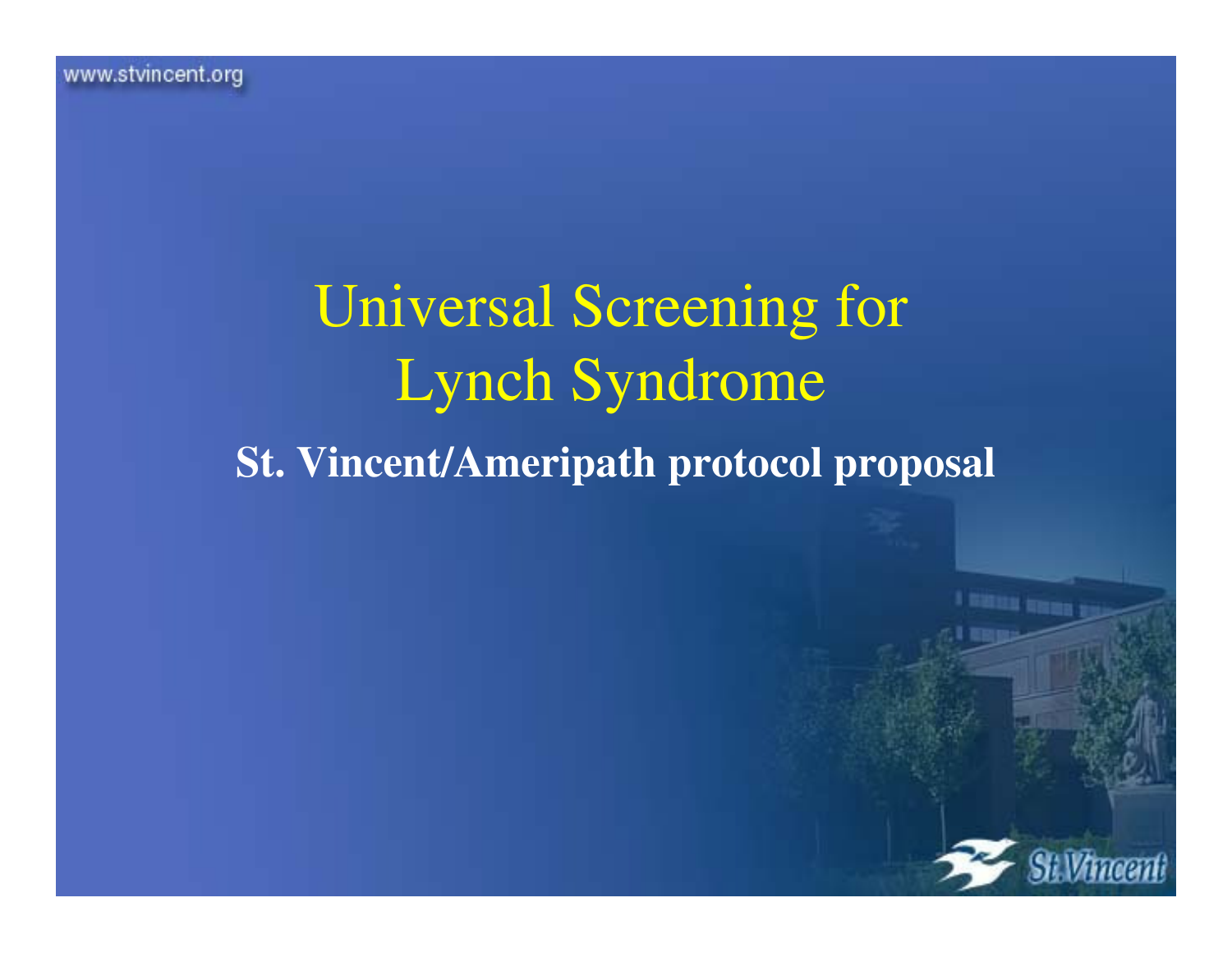# Lynch syndrome (HNPCC)

- 1/35 individuals with colorectal cancer has Lynch syndrome
- Over half individuals are >50 at time of first dxs CRC
- Autosomal dominant
- Associated with mutation in one of 4 mismatch repair genes
	- Results in microsatellite instability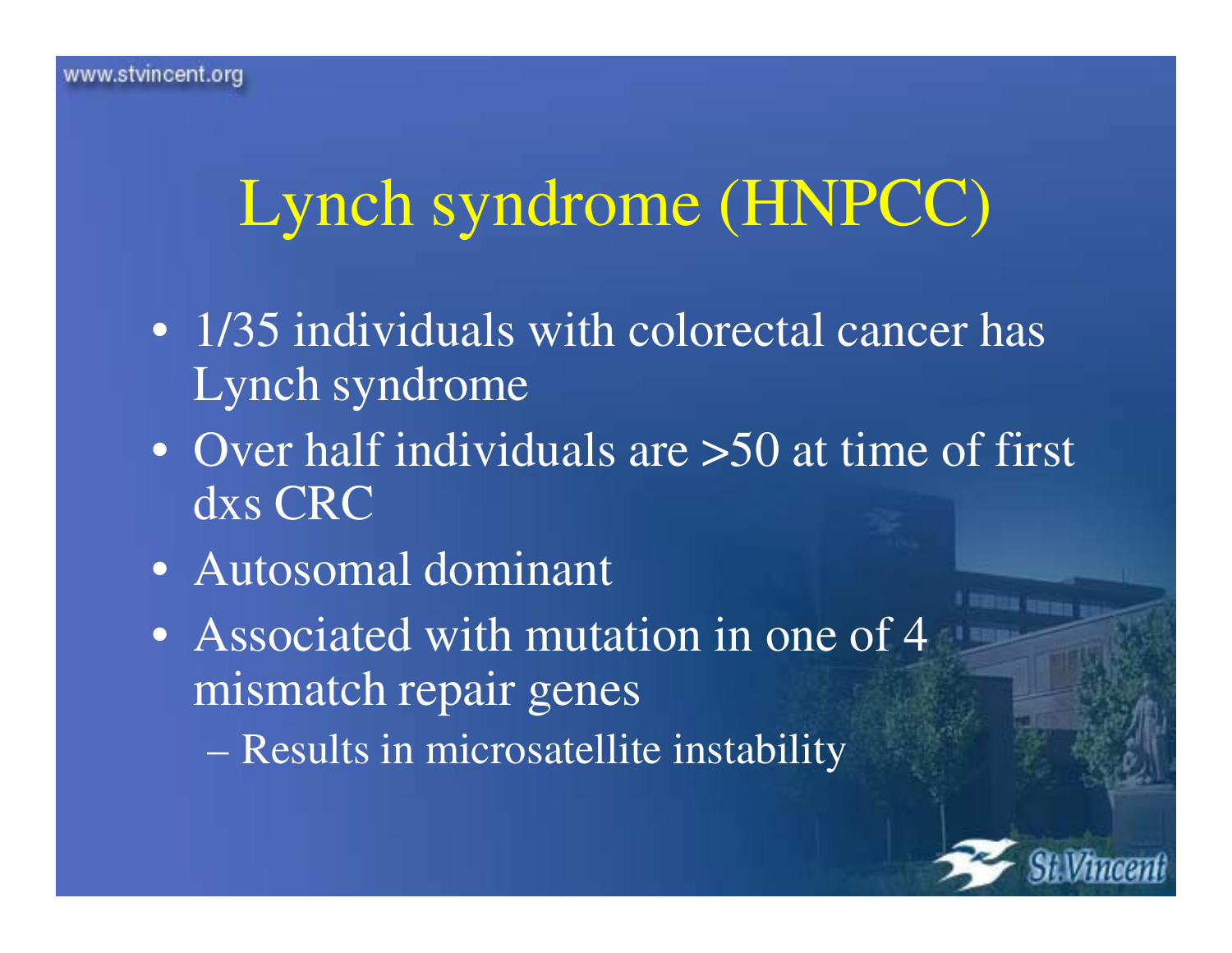# Lynch syndrome

#### Lifetime cancer risks:

| - Colorectal                 | 50-80%               |
|------------------------------|----------------------|
| - Endometrial                | $\overline{20}$ -60% |
| - Gastric                    | 13-19%               |
| $\overline{-\sqrt{Qvarian}}$ | $9 - 12\%$           |
| - Urinary tract              | 12%                  |
| - Pancreas                   | $4\%$                |
| - Small bowel                | $1 - 4\%$            |
| - Biliary tract              | $2\%$                |
| $-$ Brain/CNS                | $1 - 3\%$            |
|                              |                      |

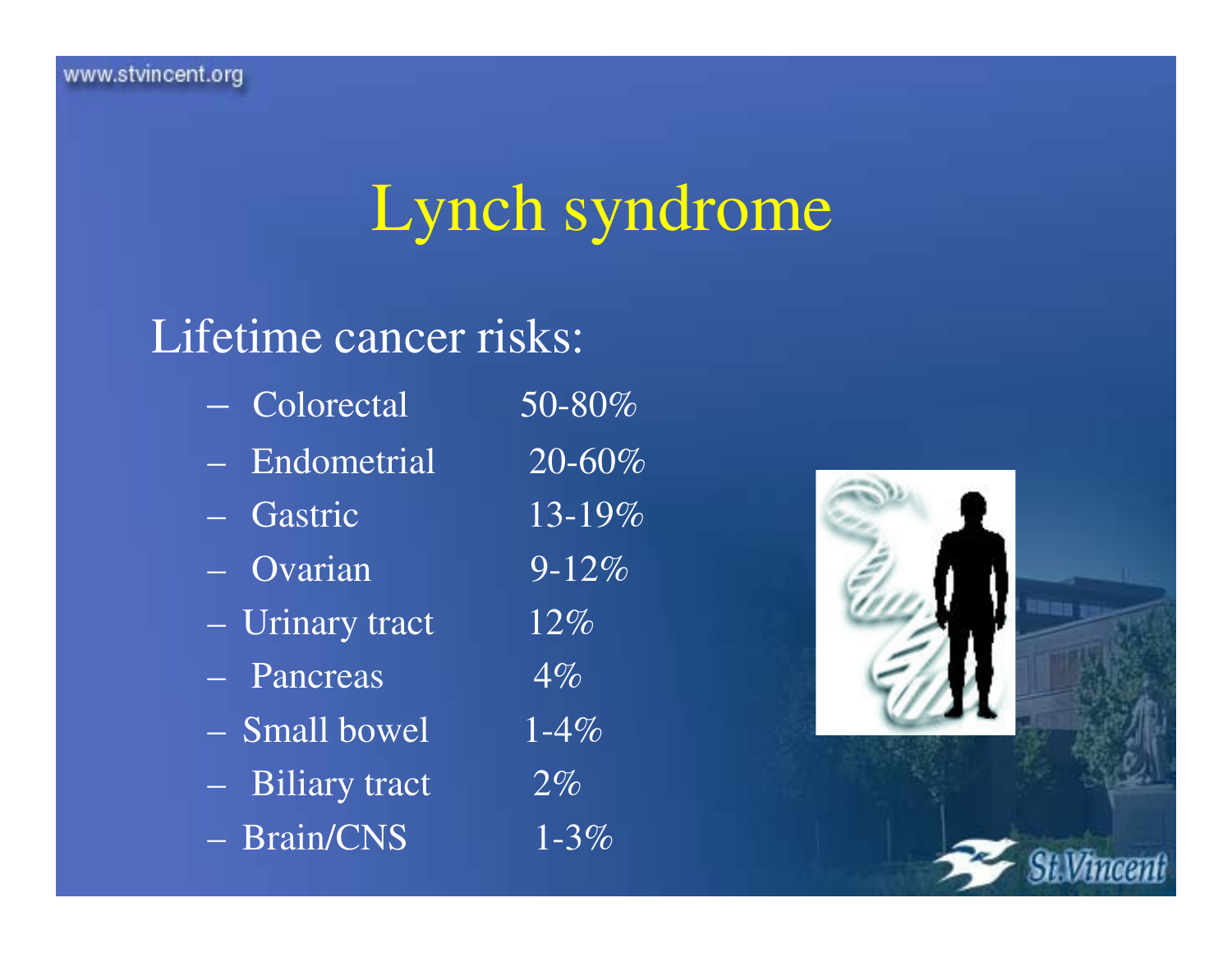## Features of Colon Cancer Associated with Lynch Syndrome

- Right-sided
- Proximal
- Mucinous, signet ring cell
- Microsatellite instability present
- Accelerated time between adenomas and tumor
- Increased survival

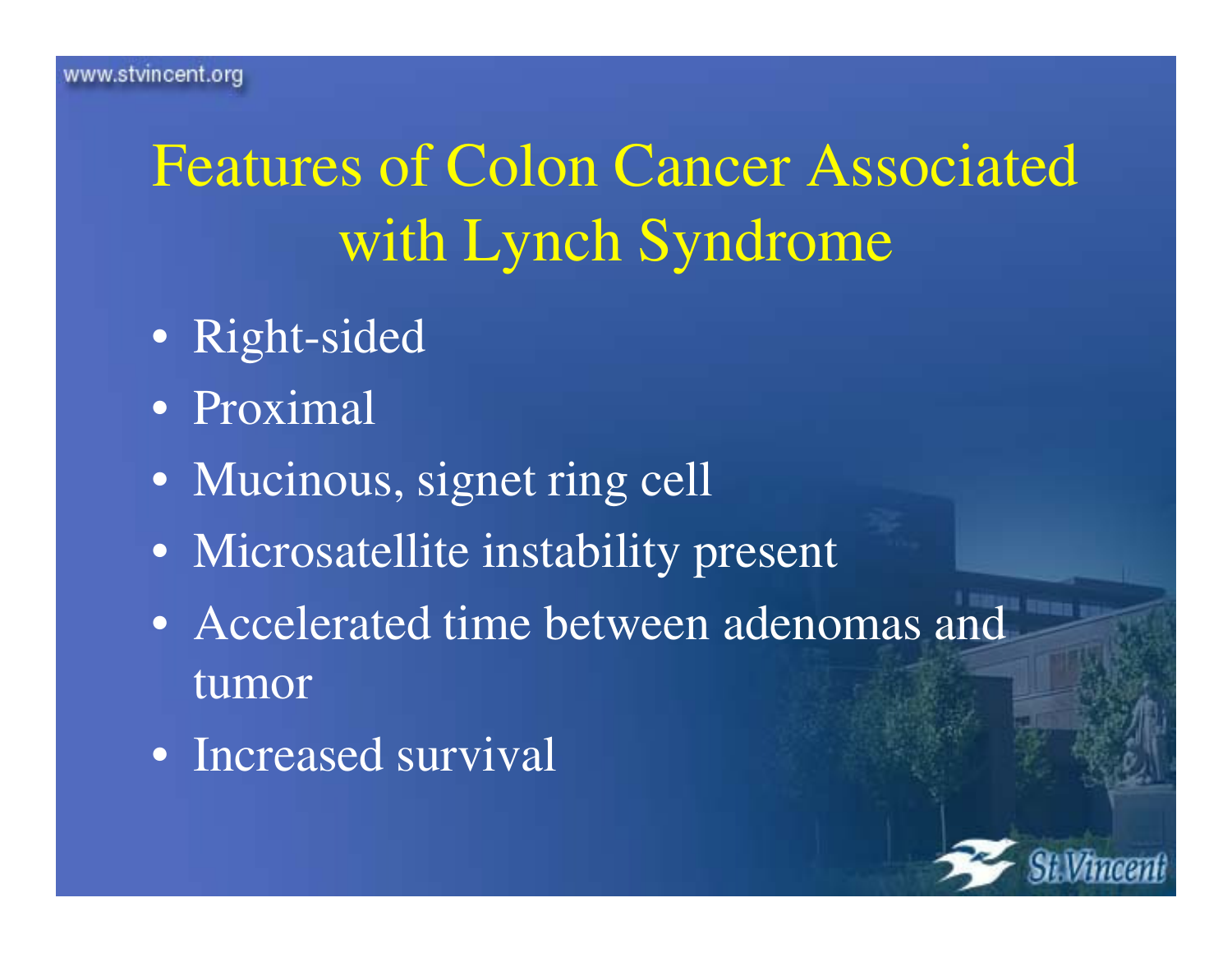## IHC screening

- Antibodies stain for presence or absence of MLH1, MSH2, MSH6 and PMS2 proteins
- Indicates which gene likely to be mutated
- Quick, inexpensive
- Available in-house
- Can be performed on biopsy specimen
- Correlates well with Lynch syndrome $\sim$ 97% Lynch will have abnormal IHC

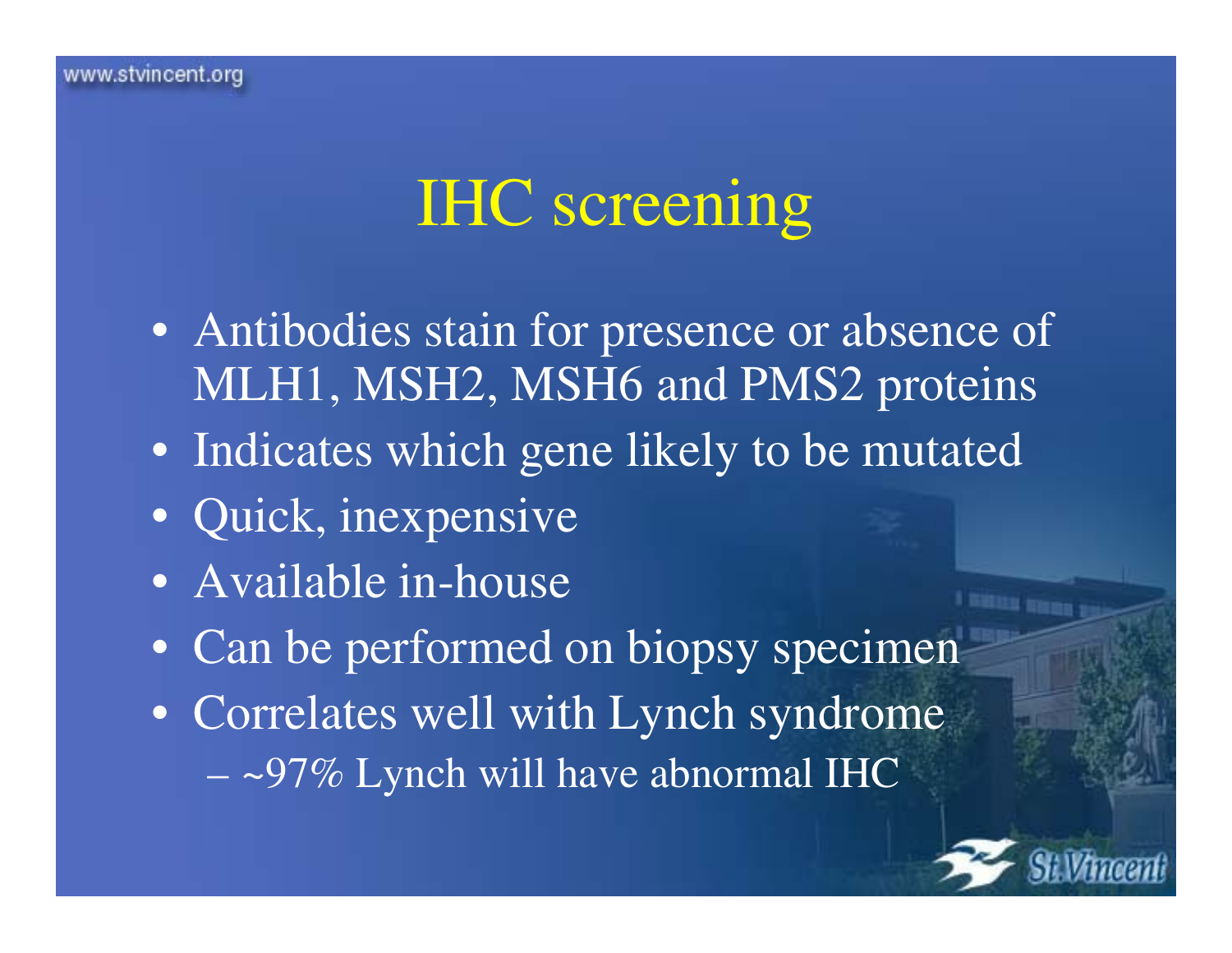Why determine which CRC cases have Lynch syndrome (LS)?

- All MSI-H CRC patients have a better prognosis
- MSI-H CRC patients MAY need different treatment in future
- LS patients at high risk for second primary cancers (CRC and others)
- LS patients have at-risk relatives who could benefit from genetic testing

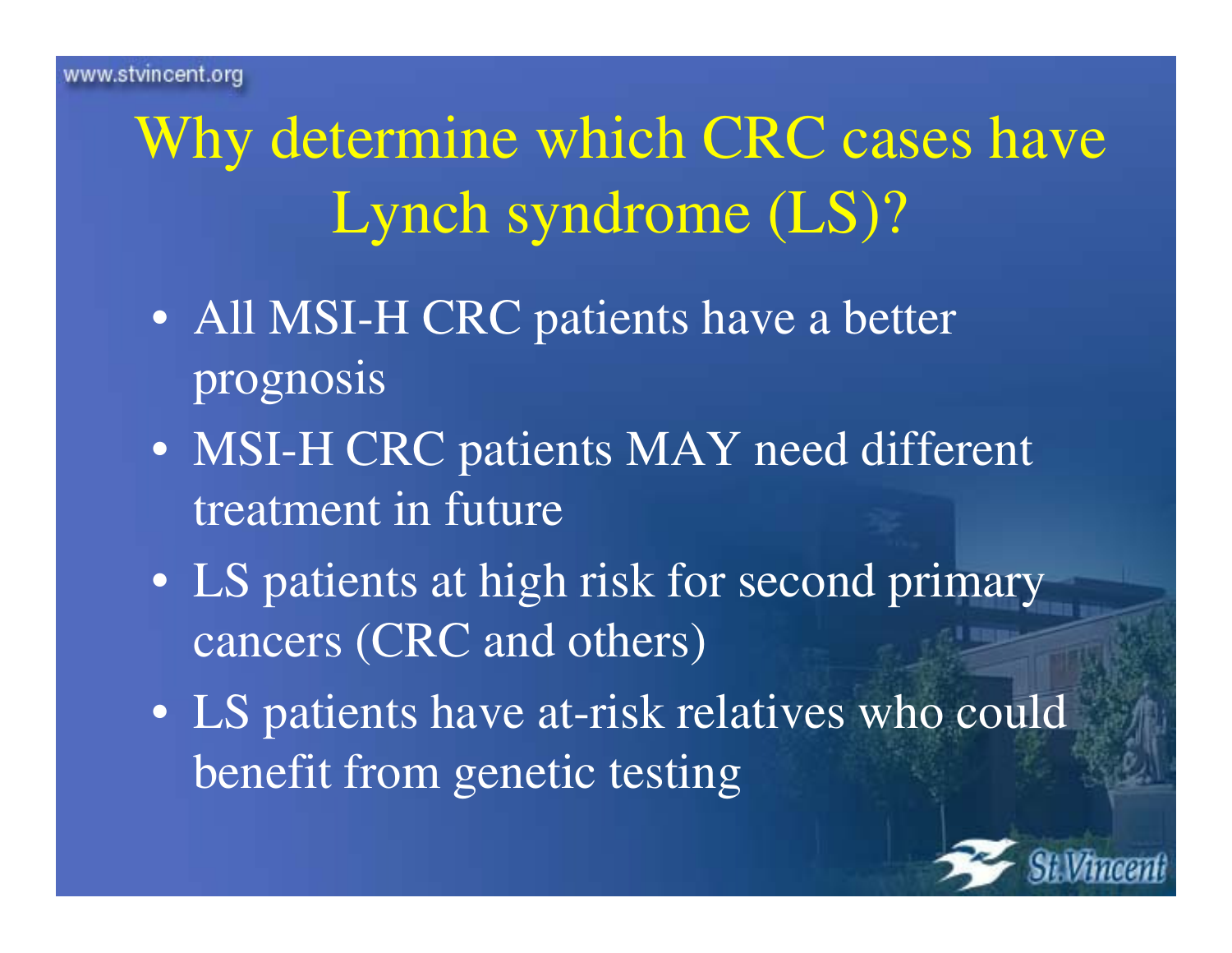# Lynch Syndrome Implications for Patient

- 16-30% chance of second primary CRC in the 10 years after their first diagnosis
- NCCN guidelines differ for CRC patients with LS and without LS
	- With LS, colonoscopy every 1-2 years for life
	- Without LS, colonoscopy 1 yr after dx, repeat in 2-3 yrs, then every 3-5 years based on findings
- Management also changes due to the risk for other cancers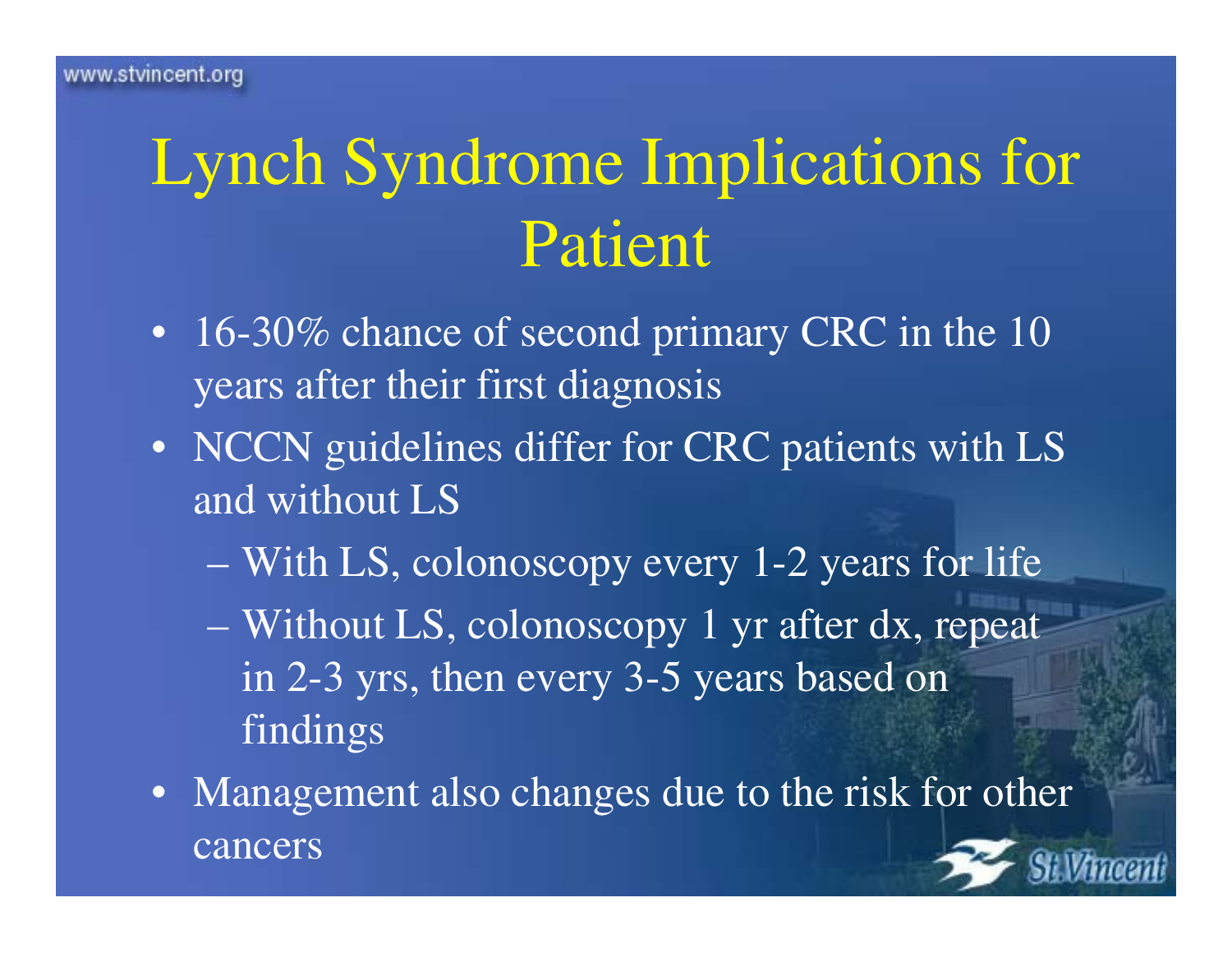# Lynch Syndrome Implications for Family

- 6 relatives tested on average per proband identified with LS
- 50% with LS need increased cancer surveillance
	- $\sim$  $-$  Compliance with surveillance is good (96% for CRC and 97% for Gyn)
	- $\sim$  Cancer risk ratio of relatives with LS compared to relatives without LS is 5.8
	- $\sim$  No significant difference in cancer mortality (RR, 2.28) or overall death rates (RR, 1.26)
- 50% without LS can follow the ACS guidelines

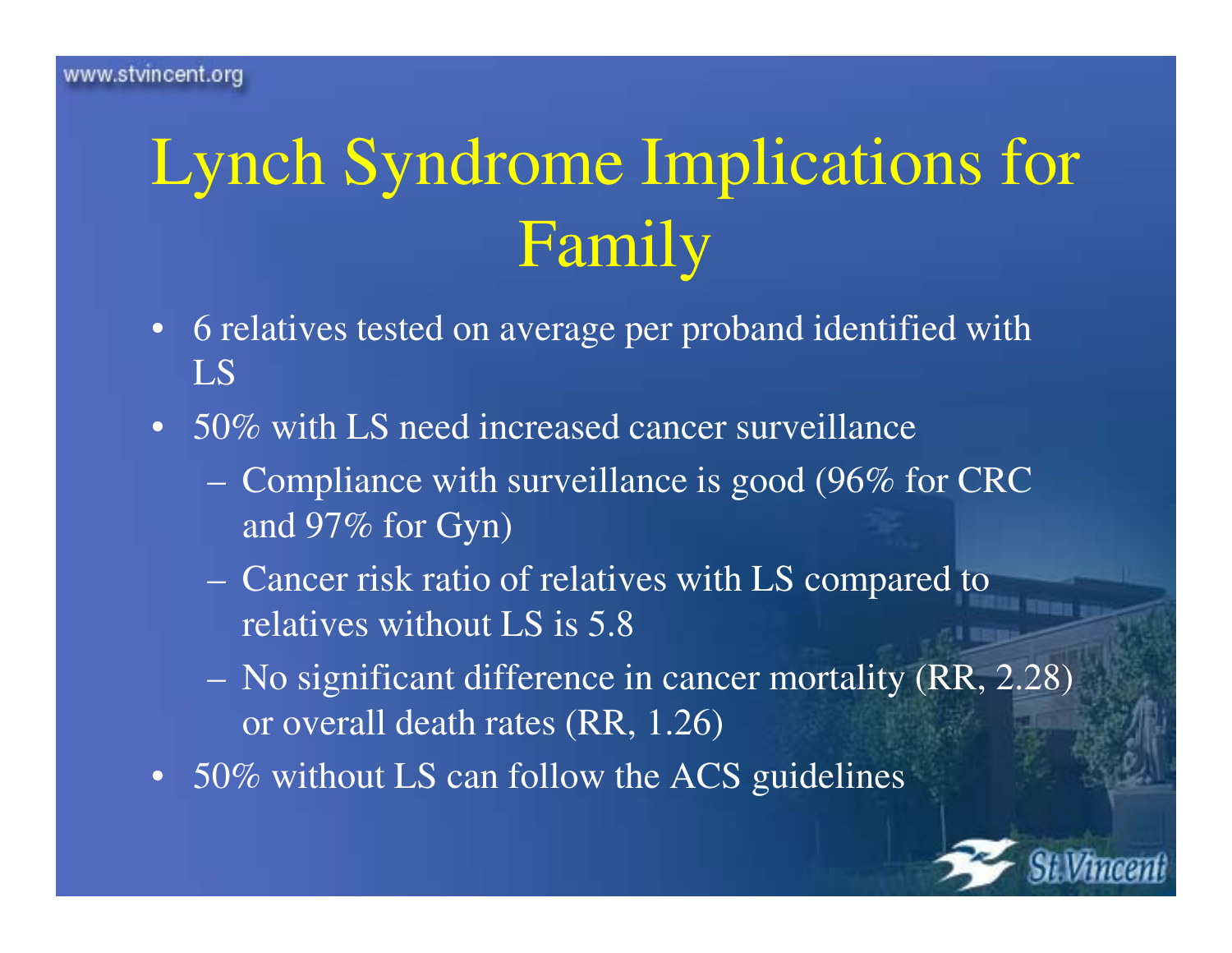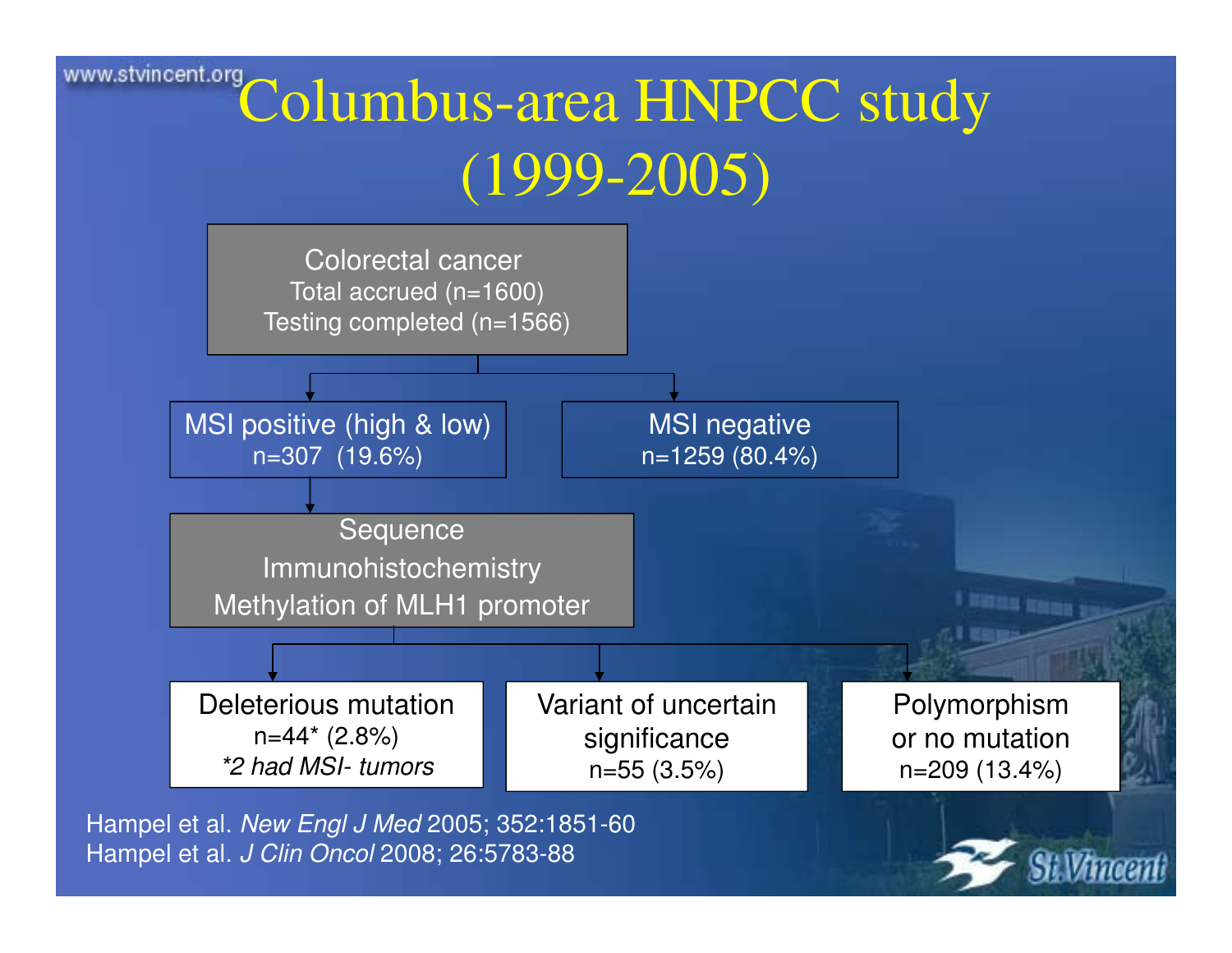#### OSU Universal screening experience:

#### 44 CRC probands with deleterious mutations:

- Age at diagnosis – 51.4 (range 23-87)
- 50% diagnosed over age 50
- 25% did not meet either Amsterdam or Bethesda criteria

Hampel et al. NEJM 2005;352:1851-60.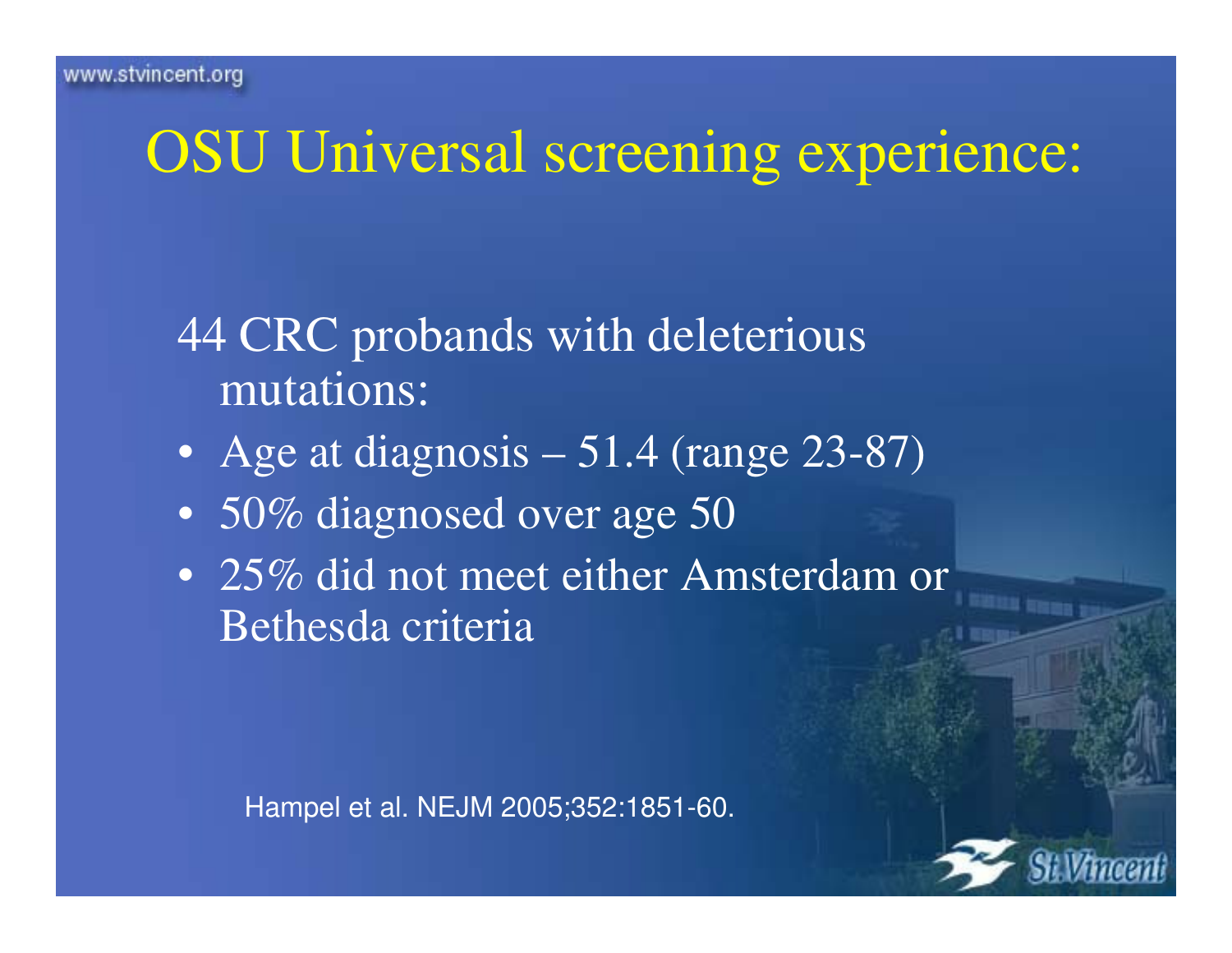#### EGAPP

(Evaluation of Genomic Applications in Practice and Prevention)

- Established in 2005 to assess evidence regarding the validity & utility of rapidly emerging genetic tests for clinical practice.
- Independent, multidisciplinary panel prioritizes and selects tests, reviews CDC-commissioned evidence reports, finds gaps, and provides guidance.

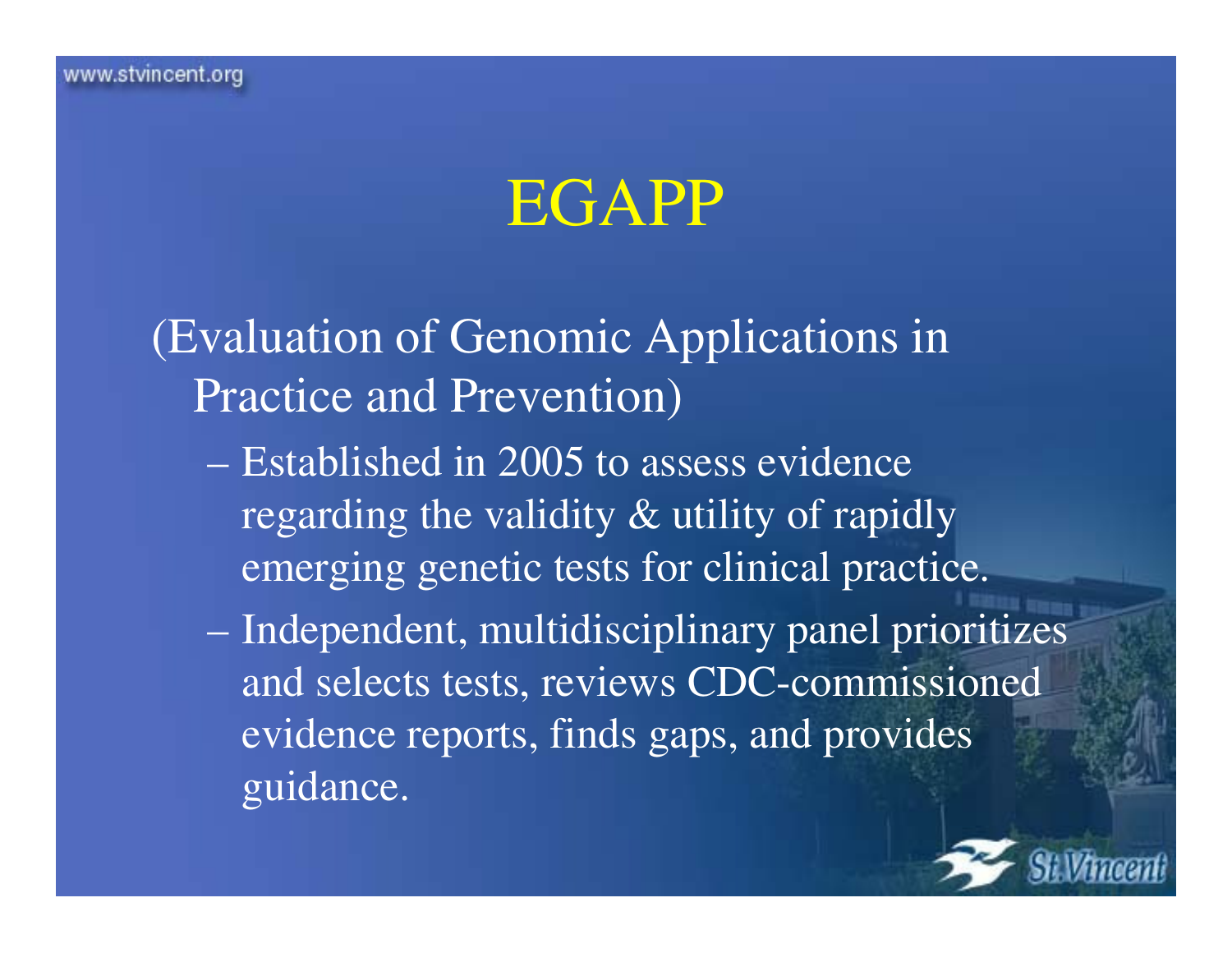## EGAPP Recommendations

- • Moderate certainty that testing patients with CRC for LS and then testing their relatives would provide moderate population benefit.
- • Adequate evidence to conclude that the analytic sensitivity and specificity of the preliminary and diagnostic tests were high.
- • Adequate evidence to describe the clinical sensitivity and specificity of three preliminary tests and four testing strategies.
- • Adequate evidence for testing uptake, compliance with surveillance, relatives approachable, harms associated with f/u and effectiveness of routine cx supporting the use of genetic testing strategies to reduce morbidity and mortality in relatives with LS.
- •No one test strategy was clearly superior.
- • Inadequate evidence that screening for LS will reduce EC morbidity or mortality

EGAPP Genet Med 2009;11:35-41; Palomaki G, Genet Med 2010;11:42-65.

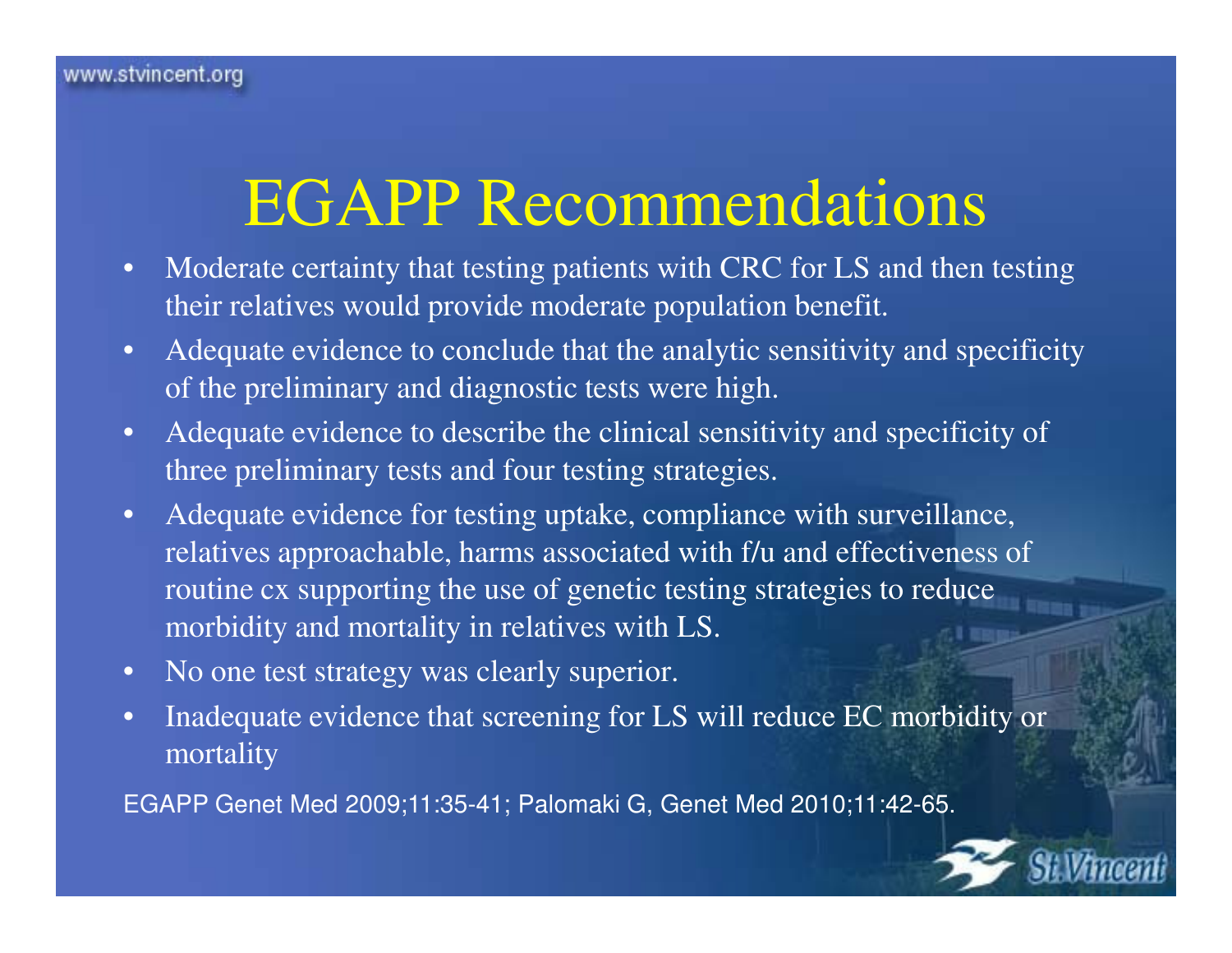### Cost effectiveness study

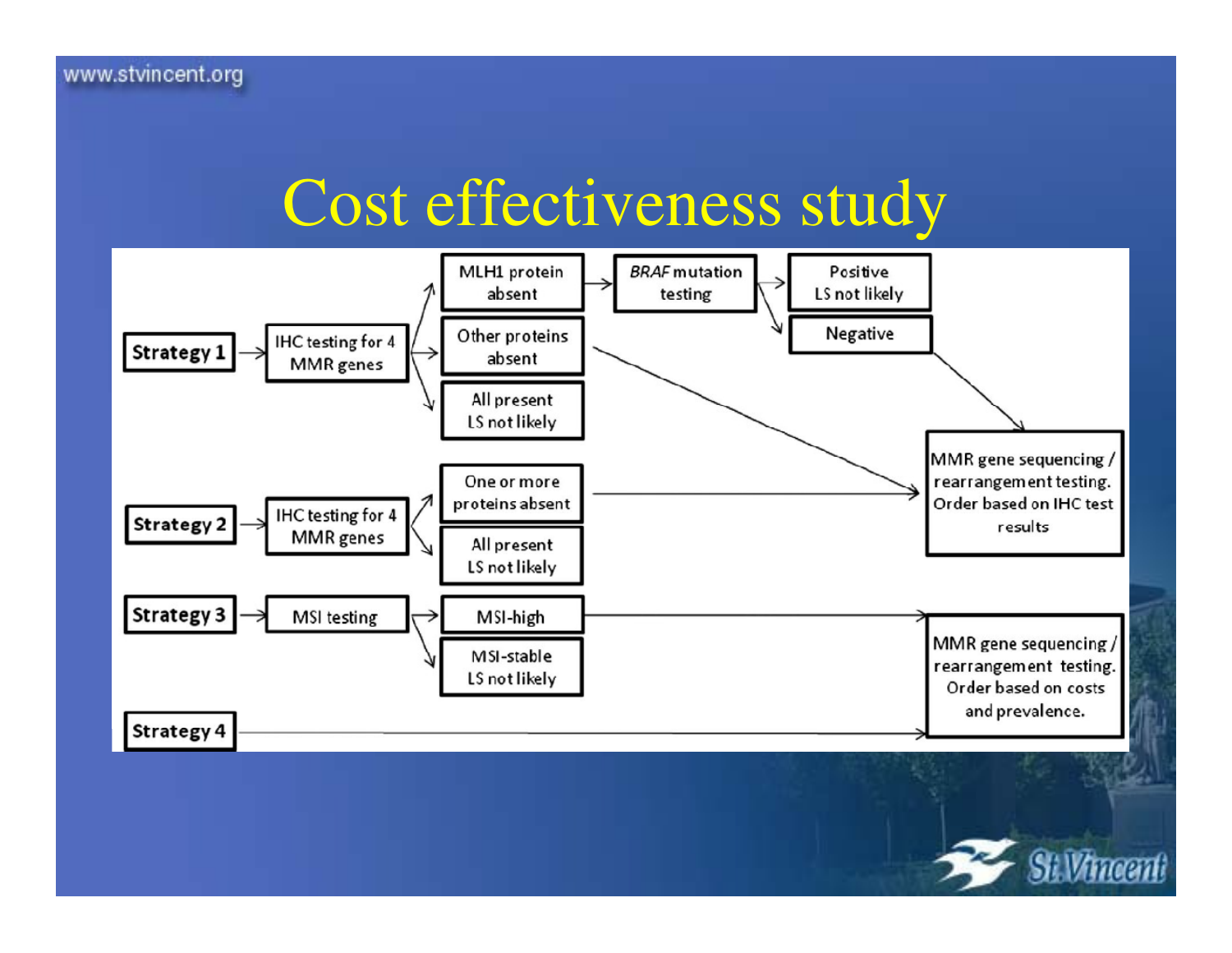## Cost-effectiveness Results

Table 1 Outcomes and costs associated with Lynch syndrome testing strategies among newly diagnosed patients with colorectal cancer (CRC) and testing and surveillance for CRC among their first degree relatives

|                                                                                           | Strategy for detecting Lynch syndrome in newly diagnosed patients with colorectal cancer <sup>a</sup> |                                                 |                                                 |                                                          |  |
|-------------------------------------------------------------------------------------------|-------------------------------------------------------------------------------------------------------|-------------------------------------------------|-------------------------------------------------|----------------------------------------------------------|--|
| Universal offer of testing of all<br>newly diagnosed patients with<br><b>CRC</b>          | IHC, BRAF testing and<br>then sequencing<br>(Strategy 1)                                              | IHC testing and then<br>sequencing (Strategy 2) | MSI testing and then<br>sequencing (Strategy 3) | Genetic sequencing<br>for all four genes<br>(Strategy 4) |  |
| No. of newly diagnosed patients<br>with CRC with Lynch<br>syndrome detected               | 2,469                                                                                                 | 2,477                                           | 2,540                                           | 2,982                                                    |  |
| No. of relatives approached                                                               | 9,895                                                                                                 | 9,930                                           | 10,225                                          | 12,788                                                   |  |
| No. of relatives tested for Lynch<br>syndrome                                             | 4,888                                                                                                 | 4,905                                           | 5,051                                           | 6,317                                                    |  |
| No. of relatives with Lynch<br>syndrome detected                                          | 2,197                                                                                                 | 2,205                                           | 2,261                                           | 2,654                                                    |  |
| Life-years saved among relatives                                                          | 2,346                                                                                                 | 2,353                                           | 2,413                                           | 2,833                                                    |  |
| Costs of detecting Lynch<br>syndrome in newly diagnosed<br>patients with CRC <sup>b</sup> | \$43,492                                                                                              | \$45,442                                        | \$90,493                                        | \$391,479                                                |  |
| Costs of detecting Lynch<br>syndrome in relatives $b$                                     | \$3,014                                                                                               | \$3,024                                         | \$3,114                                         | \$3,895                                                  |  |
| Costs of surveillance and<br>treatment for CRC <sup>b</sup>                               | \$36,112                                                                                              | \$36,233                                        | \$37,209                                        | \$44,597                                                 |  |
| Total costs $^{b,c}$                                                                      | \$82,617                                                                                              | \$84,699                                        | \$130,817                                       | \$439,971                                                |  |

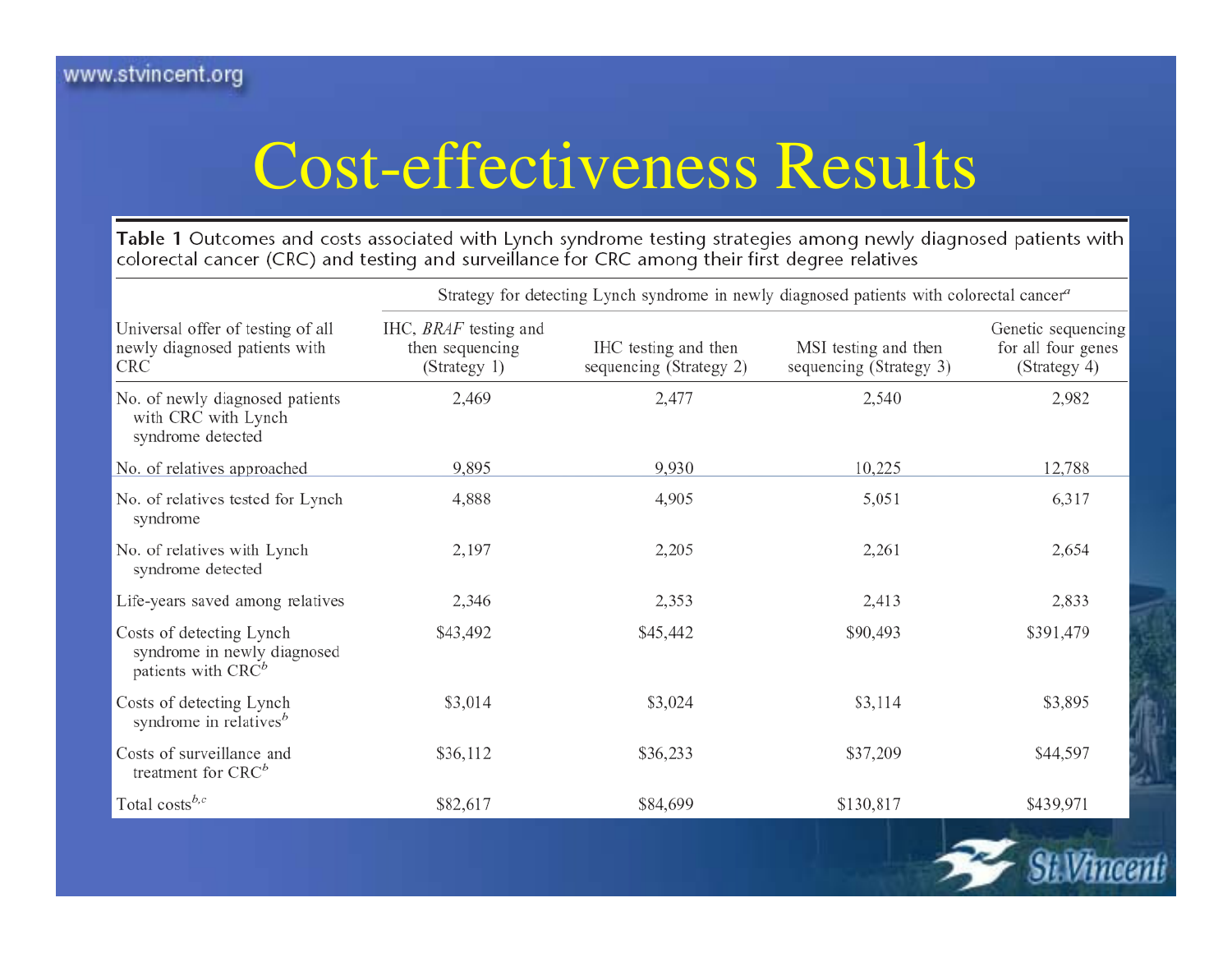#### Incremental Cost-Effectiveness Ratios per LYS compared to no testing at all

| Strategy                            | Medicare<br>rates | List prices<br>from labs | 12<br>relatives |
|-------------------------------------|-------------------|--------------------------|-----------------|
| IHC, BRAF testing $&$<br>sequencing | \$22,552          | \$30,331                 | \$12,332        |
| IHC testing $\&$<br>sequencing      | \$23,321          | \$30,740                 | \$12,663        |
| MSI testing $\&$<br>sequencing      | \$41,511          | \$49,272                 | \$20,470        |
| Genetic sequencing for<br>4 genes   | \$142,289         | \$200,037                | \$63,773        |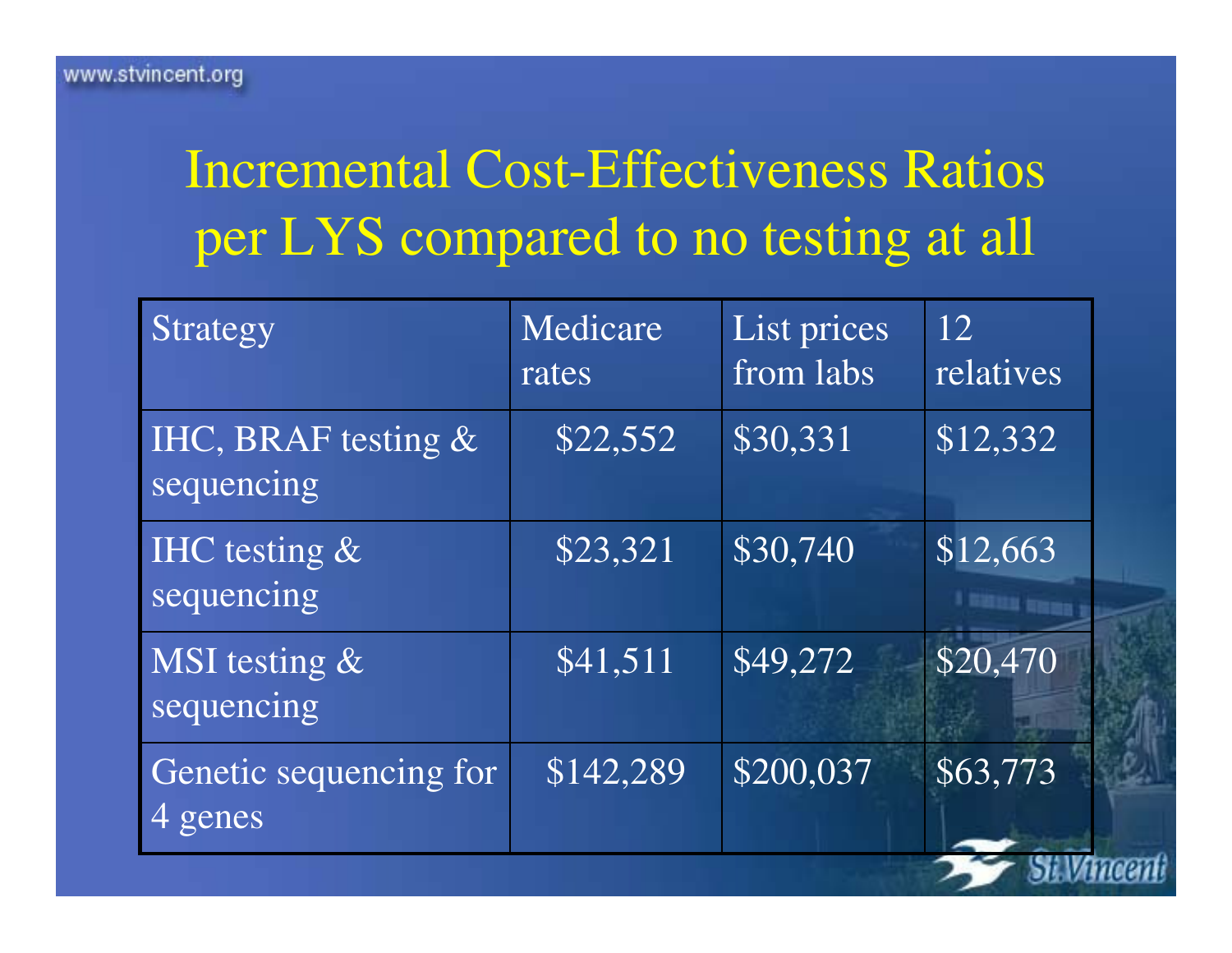### Cost-Effectiveness Evaluation

- Universal screening detects nearly twice as many cases of LS as targeting younger patients
- Strategy 1 is the most cost effective strategy
- Cost-effectiveness ratio of universal screening is  $\leq$ \$25,000 per life-year saved relative to no testing
- ICER comparable with other preventive services (colonoscopy every 10 years has ICER of \$25,000)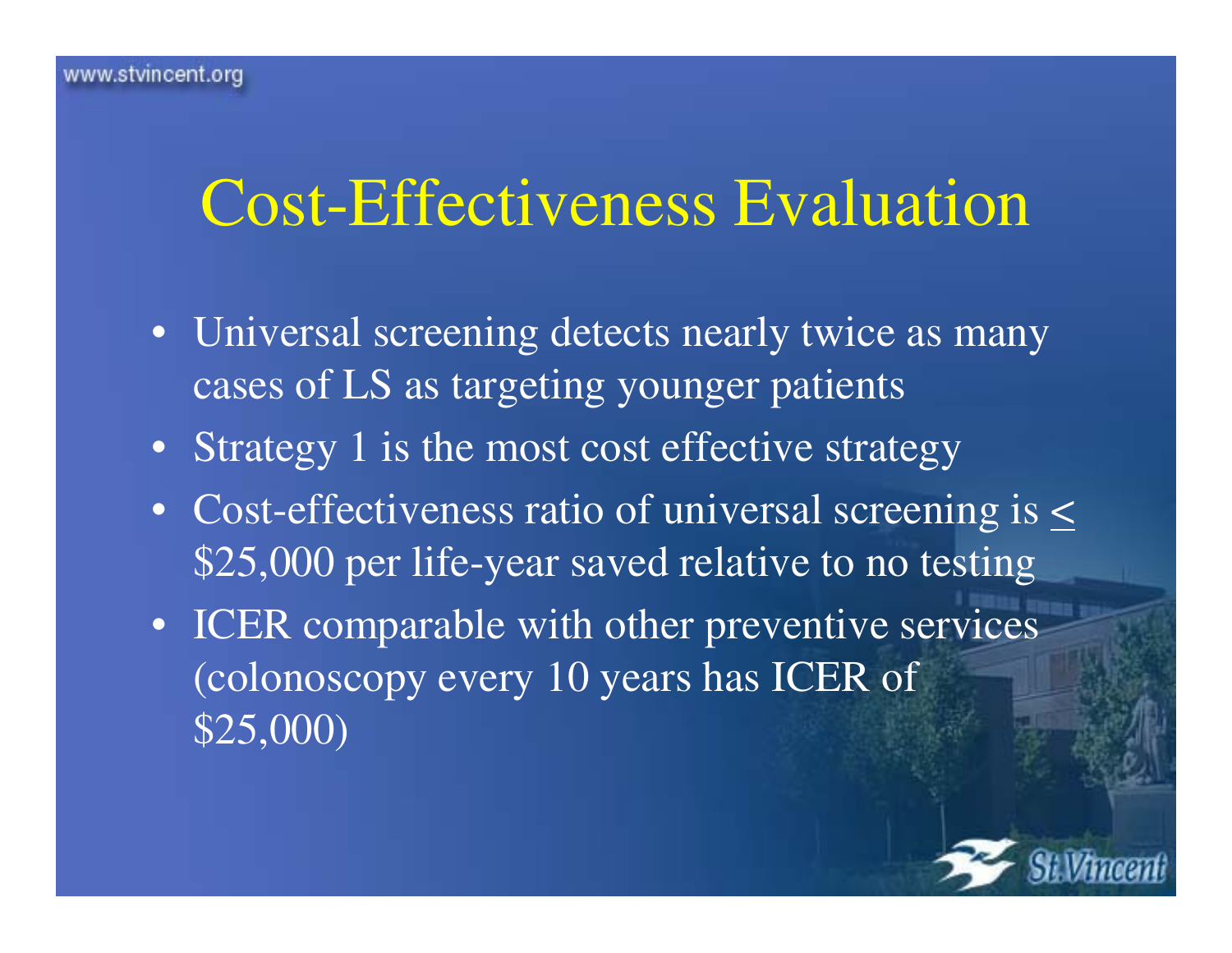#### Screening protocol at Ameripath Indiana

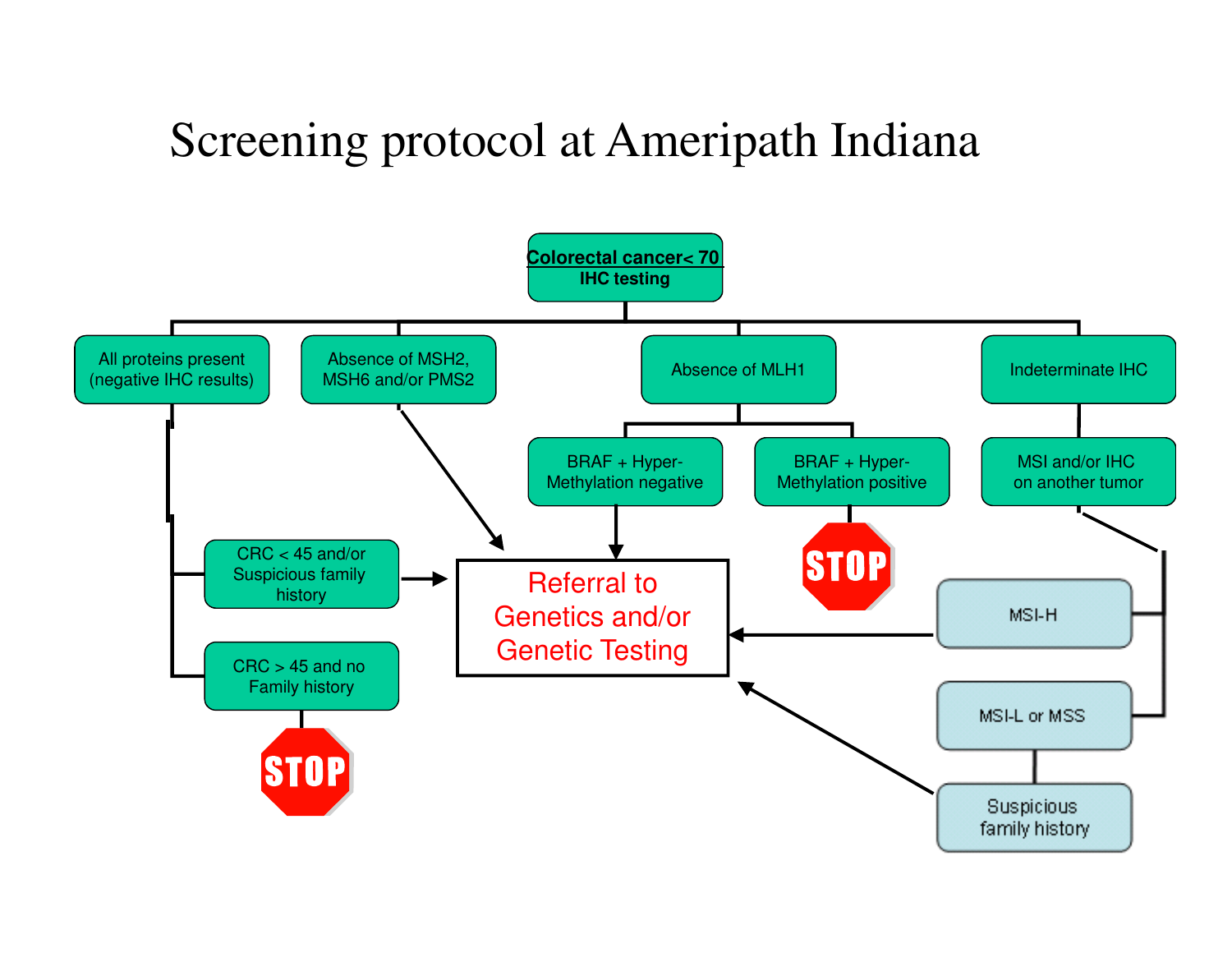# Timeline of Ameripath Indiana Screening for Lynch Syndrome

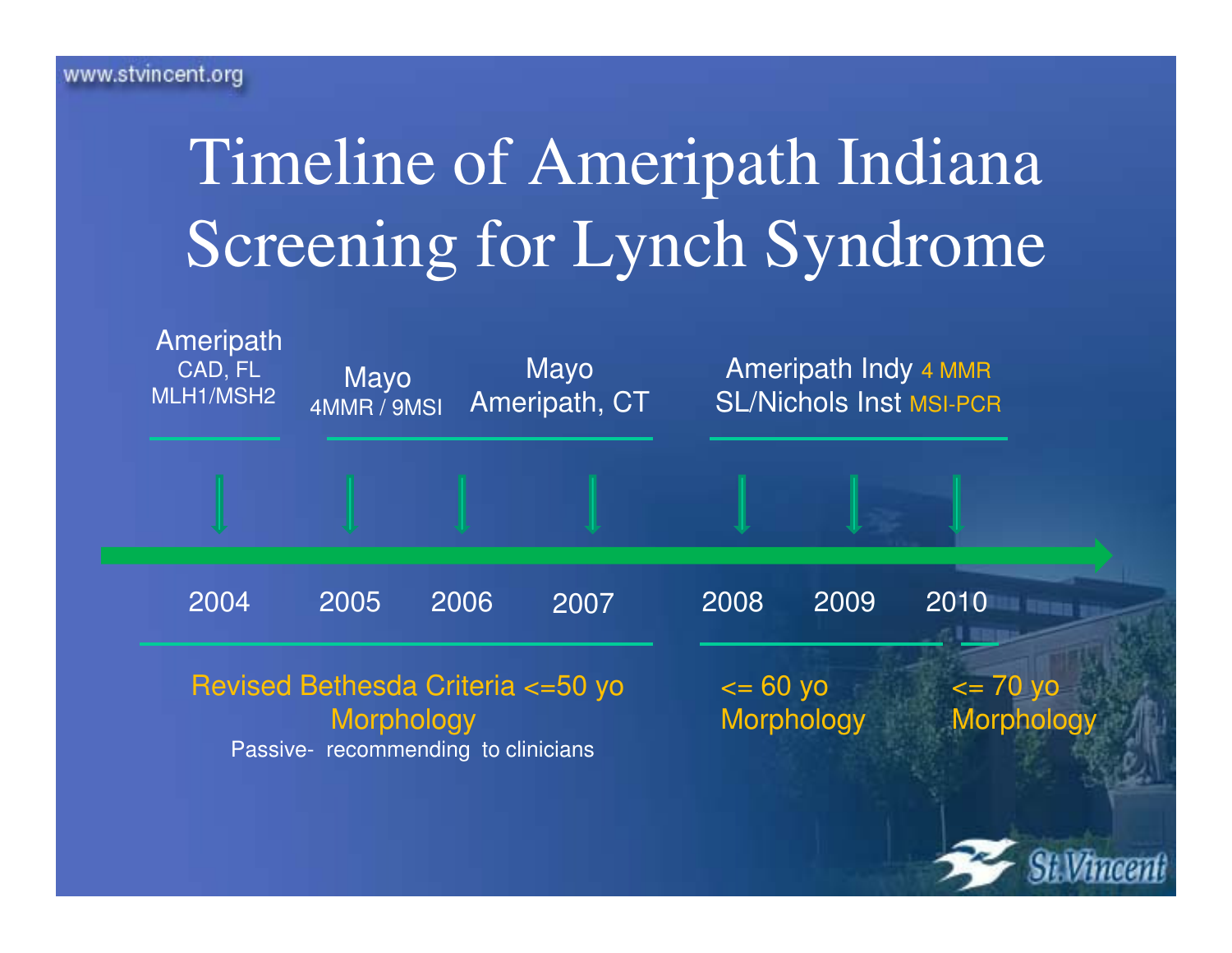# Ameripath Indiana Screening For Lynch Syndrome

|              | 2008                                       | 2009 | 2010 | total      |
|--------------|--------------------------------------------|------|------|------------|
|              | <b>Screened</b> 40 (11%) 68 (20%) 54 (22%) |      |      | <b>162</b> |
| <b>Total</b> |                                            |      |      |            |
| cases        | 350                                        | 333  | 245  | 928        |

| MMR intact      | 145      | 76 M<br>62 M       |
|-----------------|----------|--------------------|
| MSH2/6 def      |          | 60 F               |
| MLH1/PMS2 def   | 26       | 54 M               |
| PMS2 def        |          | 47 F               |
| MMR+MSI-H       |          | $\overline{140}$ F |
| $21\%$ abnormal | 34 cases |                    |

I WELLT FROM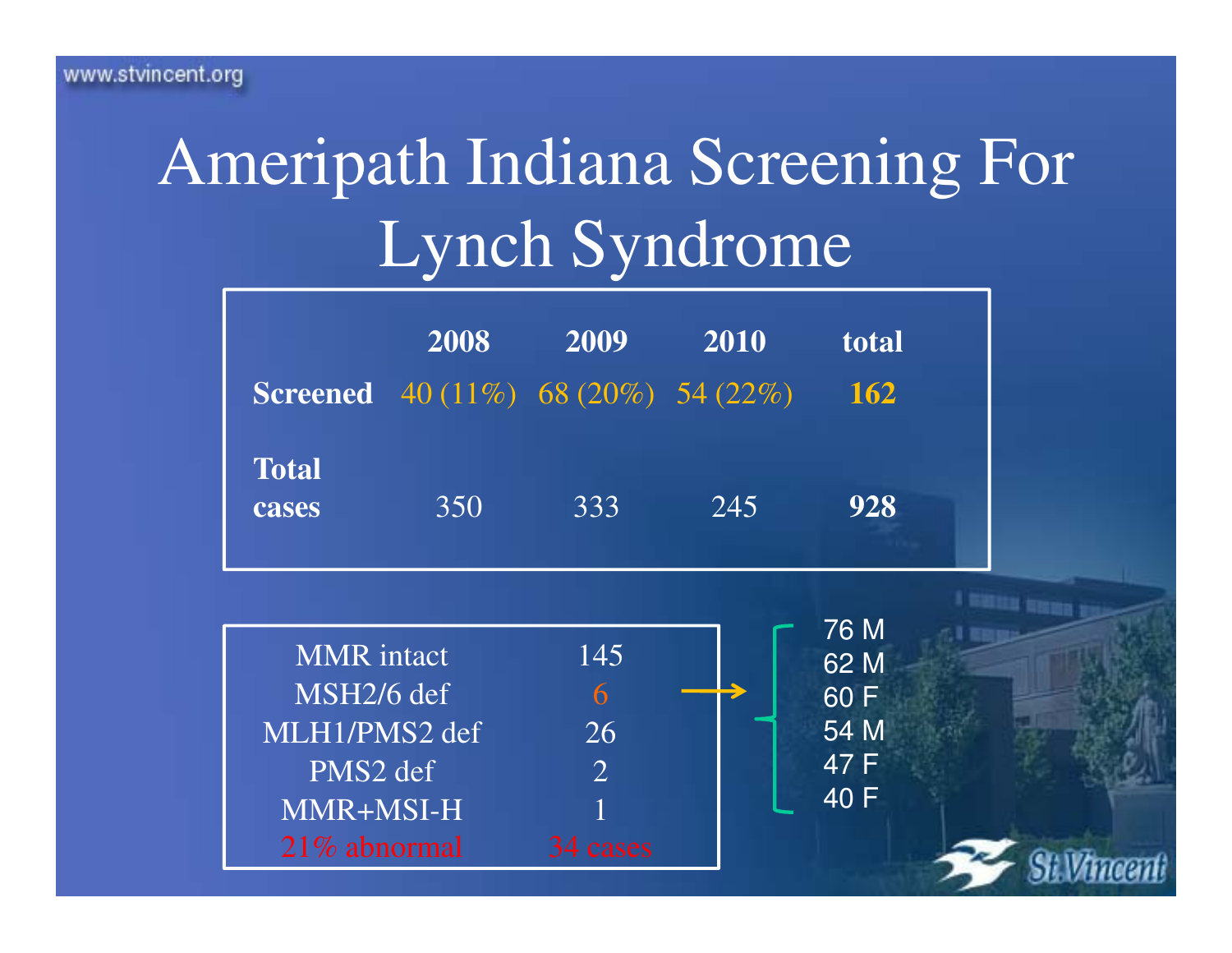### Cancer Genetics Program

| 2008                              | 2009                     | 2010 | Total cases |
|-----------------------------------|--------------------------|------|-------------|
| $\overline{\mathsf{1}}\mathsf{4}$ | $\overline{\phantom{0}}$ |      |             |

• At least 12 of these had not had IHC performed prior to appointment

•Most referred by oncology

•Missing at least 44% abnormal IHCs identified on screening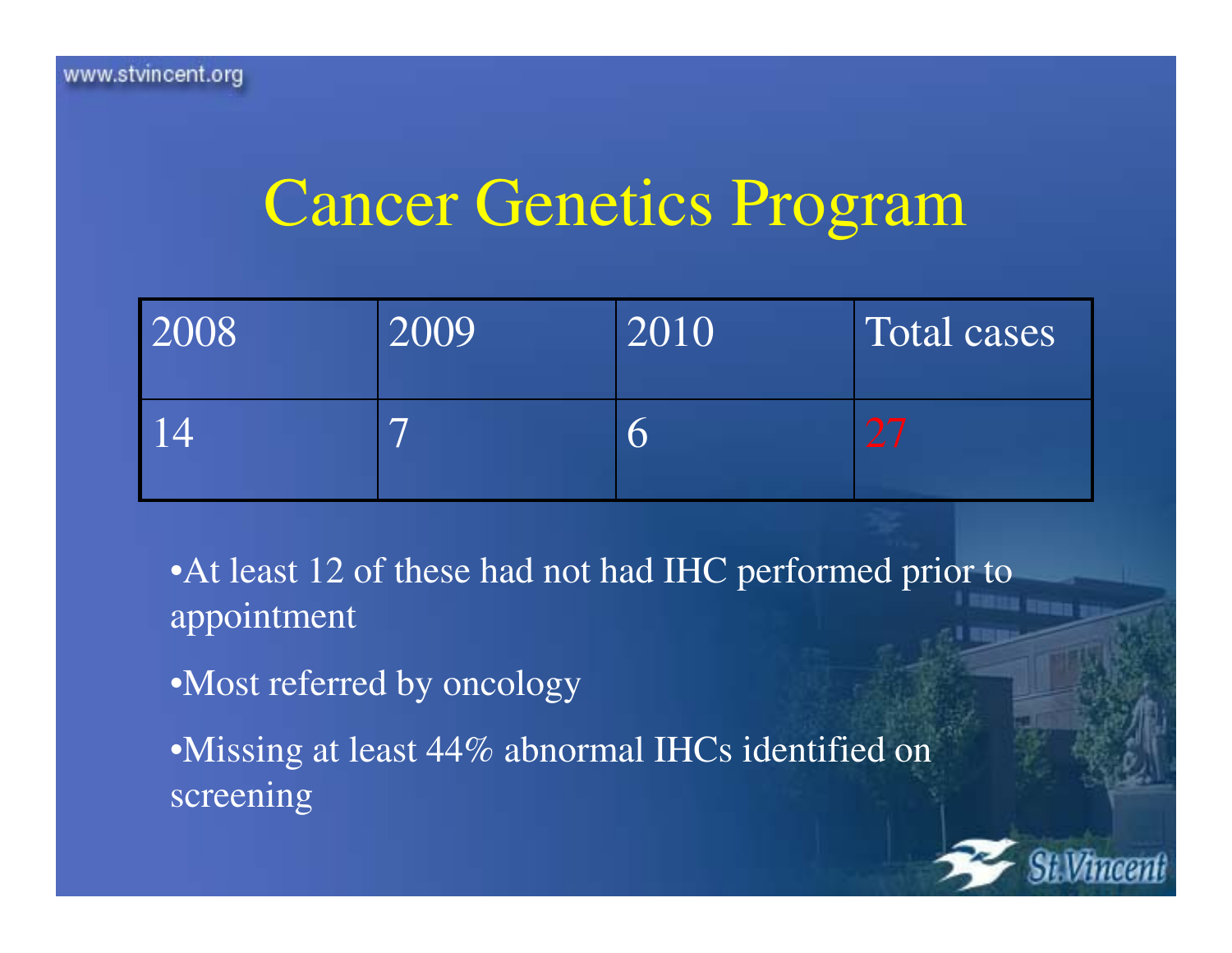## Proposal

- Abnormal IHC result gets faxed to Cancer Genetics Risk Assessment program
- GC will review case and request additional testing(hypermethylation/BRAF or MSI, eg) directly from pathology as needed
- In appropriate cases, GCs will fax referral form to ordering MDI MEETING STREETS
- If MD agrees with referral, then will sign and faxback for us to contact patient for appointment
	- $\sim$  MD will need to alert patient as to need for appointment